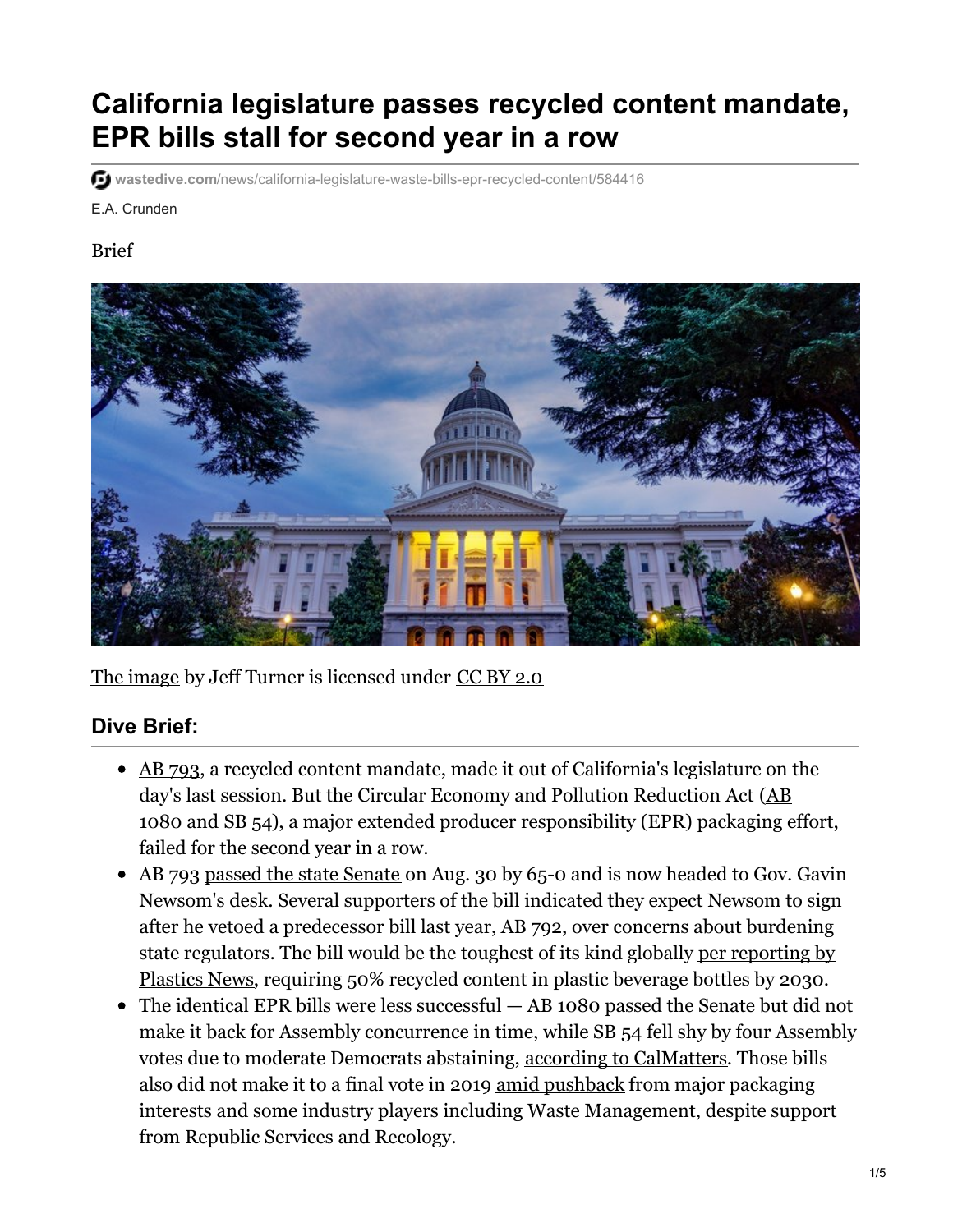## **Dive Insight:**

California's legislative session grappled with stops and starts due to the pandemic, but some of the biggest bills with implications for the industry revived in time for a final push, including SB 54/AB 1080 and AB 793. Proponents of the bills were candid about the uphill battle each might face in the truncated session just prior to the end of the session on Monday night.

"[These] are among the more controversial bills the legislature is taking up," said Nick Lapis, director of advocacy for Californians Against Waste.

AB 793 succeeded after a setback last year. In addition to its 50% recycled content mandate, the bill requires glass container manufacturers to use a minimum percentage of 35% of postfilled glass in foodware. The legislation also preemptively bars local ordinances from regulating minimum recycled plastic content requirements for beverage containers.

Janette Micelli, a spokesperson for Waste Management, said Monday afternoon that Waste Management is "pleased" at AB 793's passage. Republic and Recology were also among many other stakeholders supporting the legislation.

The Plastics Industry Association (PLASTICS) and other packaging interests pushed back on the predecessor bill last year over concerns about state regulators having too much leeway and few details about new infrastructure funding. PLASTICS ultimately went neutral on AB 792 once amendments were made.

In response to a request for comment on the recent bills, PLASTICS did not react to the passage of AB 793 and shared a statement from President & CEO Tony Radoszewski thanking lawmakers who did not support the EPR bills.

"We now have a chance to hit the reset button and work with all interested stakeholders to craft legislation that will really address the issue of sustainability," Radoszewski said, noting the potential for a new bill next year.

If it had passed, SB 54/AB 1080 would have marked a major milestone for circular economy stakeholders. Those bills would require all single-use packaging in California to be compostable or recyclable beginning in 2032. Producers would additionally have to reduce the waste generated from their products by 75% as of the same date, part of a set of requirements that would likely be the strictest in the United States. Companies failing to comply could face up to \$50,000 in fines per day. Glass and aluminum manufacturers both won exemptions for their products, with the legislation ultimately focusing more on plastics.

Recology and Republic's Western Region joined an extensive coalition of environmental organizations, municipalities and other groups in supporting the bill. According to an Aug.